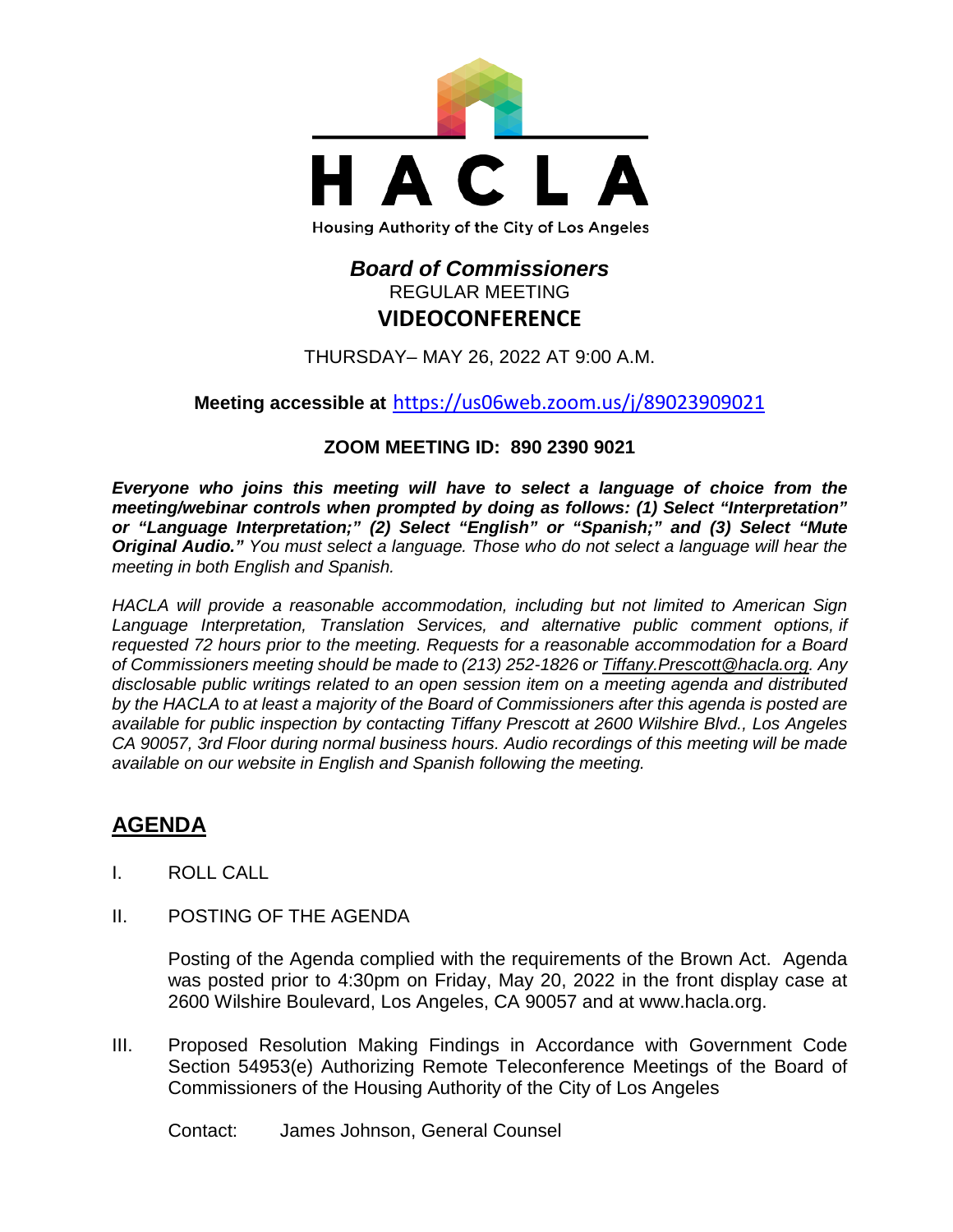- IV. SPECIAL ORDER OF BUSINESS
	- 1. Recognition of Timothy Young, Micella Gonzales, and John Castanon as Employees of the Month

#### V. PUBLIC COMMENT INSTRUCTIONS

#### **\****Please note special Videoconference Public Comment Instructions*

MEMBERS OF THE PUBLIC WHO WISH TO SPEAK ON ANY ITEM MAY PROVIDE COMMENTS VERBALLY DURING THE VIDEOCONFERENCE OR IN WRITING VIA EMAIL

- 1. **ORAL PUBLIC COMMENTS** WILL BE ACCEPTED DURING THE VIDEOCONFERENCE MEETING. TO SUBMIT ORAL PUBLIC COMMENT, YOU WILL NEED TO DOWNLOAD THE ZOOM ONLINE MEETING PLATFORM AVAILABLE AT WWW.ZOOM.COM OR CONNECT TO THE MEETING IN-BROWSER.
- If using a web browser, make sure you are using a current, up-to-date browser: Chrome 30+, Firefox 27+, Microsoft Edge 12+, Safari 7+. Certain functionality may be disabled in older browsers including Internet Explorer.
- OR, if using a smart phone, download the ZOOM application onto your phone from the Apple Store of Google Play Store and enter the meeting ID.
- Zoom requests that you enter a first and last name, which will be visible online and will be used to notify you that it is your turn to speak.
- When the Board Chair calls for the item on which you wish to speak, click on "Raise Hand" (or dial \*9 if using your phone for audio). Speakers will be notified shortly before they are called to speak by the Board Secretary. Mute all other audio before speaking, as using multiple devices can cause audio feedback.
- When called upon, unmute yourself using the screen controls (or dial \*6 if using your phone for audio). Please limit your remarks to two minutes. After the comment has been given, the microphone for the speaker's Zoom profile will be muted.
- Any person that does not adhere to the Public Comment Instructions provided herein will be dismissed from the meeting. The purpose of public comment is to allow the public to address the Board and the Board is interested in hearing from members of the public, stakeholders, and interested parties. However, speakers are asked to exercise courtesy and consider the rights of other speakers by adhering to the Special Teleconference Public Comment Instructions and if possible, refrain from unnecessary interruptions or repetition in their comments.
- We ask that you only connect to the meeting using the App or In-Browser due to interpretation and language setting limitations.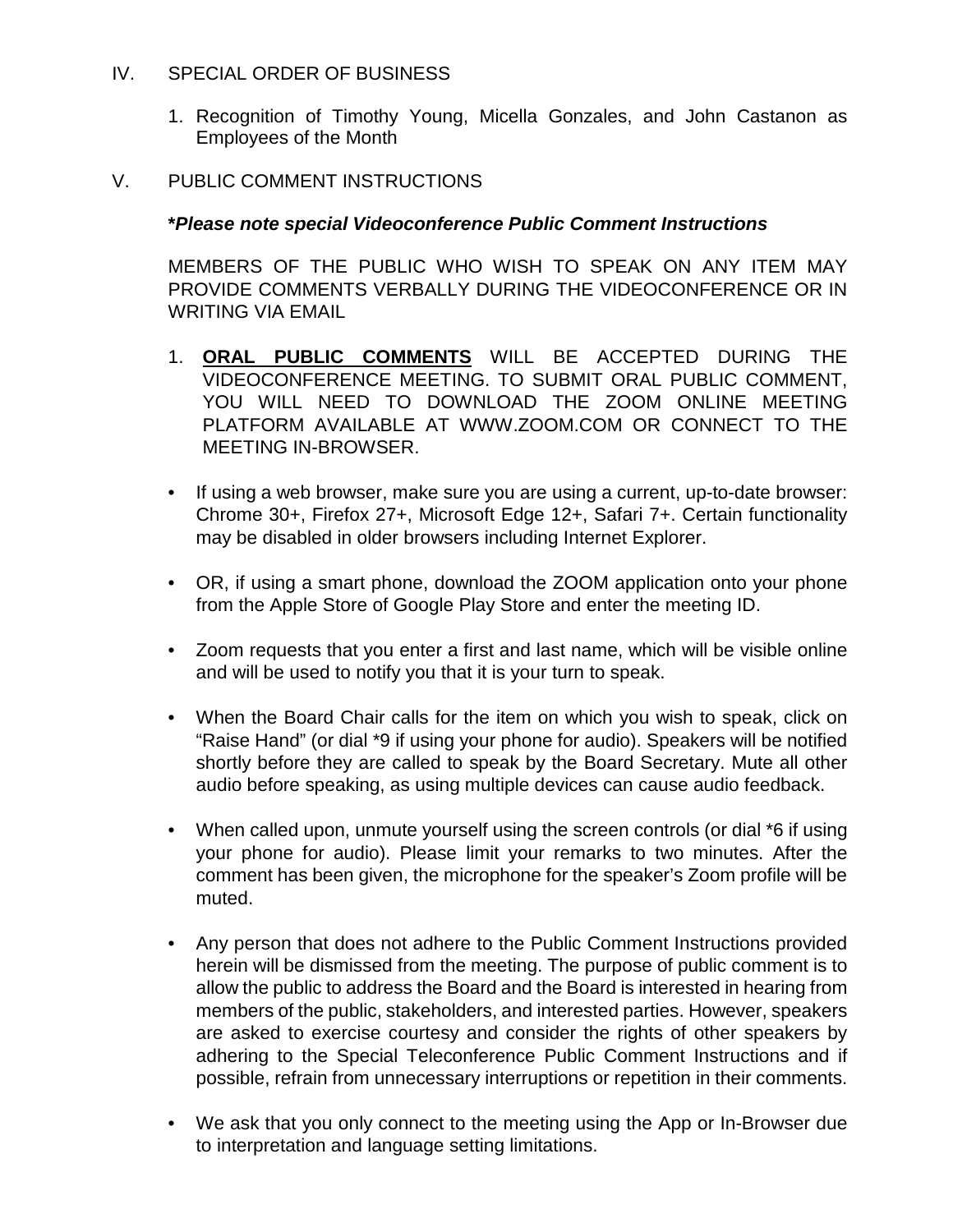### **ZOOM MEETING ID: 890 2390 9021**

2. **WRITTEN PUBLIC COMMENTS** MAY BE SUBMITTED TO THE BOARD SECRETARY BY EMAIL AT TIFFANY.PRESCOTT@HACLA.ORG. Although it is preferred for written comments to be submitted by Wednesday, May 25, 2022 at 12:00 P.M., we will accept written comments up to and during the meeting. Please make sure your email includes name, agenda item number, and address/organization for who you represent. We also ask that all comments be limited to 500 words or less. The secretary will provide all written comments to the Board for review and read each public comment into the record at the time the item is considered.

#### VI. PRESIDENT AND CEO ADMINISTRATIVE REPORT

1. Monthly Oral Report

#### VII. BOARD BUSINESS ITEMS

- A. Items for Discussion
	- 1. Proposed Resolutions Authorizing the President and CEO, or Designee, to Accept Two (2) Clean California Local Grant Program Grants Awarded by the California Department of Transportation in the Total Amount of \$10 Million to be Used Toward Litter Abatement and Beautification Activities at Three Public Housing Sites – Jordan Downs, Imperial Courts, Nickerson Gardens, and Five Asset Management Sites, and to Execute and Submit All Necessary Documents, Including Any Agreements and Various Verifications as Required by the California Department of Transportation, to Initiate Work Under the Award

Contact: Jenny Scanlin, Chief Strategic Development Officer

2. Proposed Resolution Authorizing the Housing Authority of the City of Los Angeles to Declare Its Official Intent (The Inducement) to Issue, Solely as Conduit Bond Issuer, One or More Series of Revenue Bonds of the Authority in an Aggregate Principal Amount Not to Exceed \$27,112,442 to Finance and Refinance All or a Portion of the Cost of the Acquisition, Construction, Development, Rehabilitation, and Equipping of One San Pedro Off-Site Phase I, and to Undertake Various Actions in Connection **Therewith** 

Contact: John Castanon, Capital and Debt Officer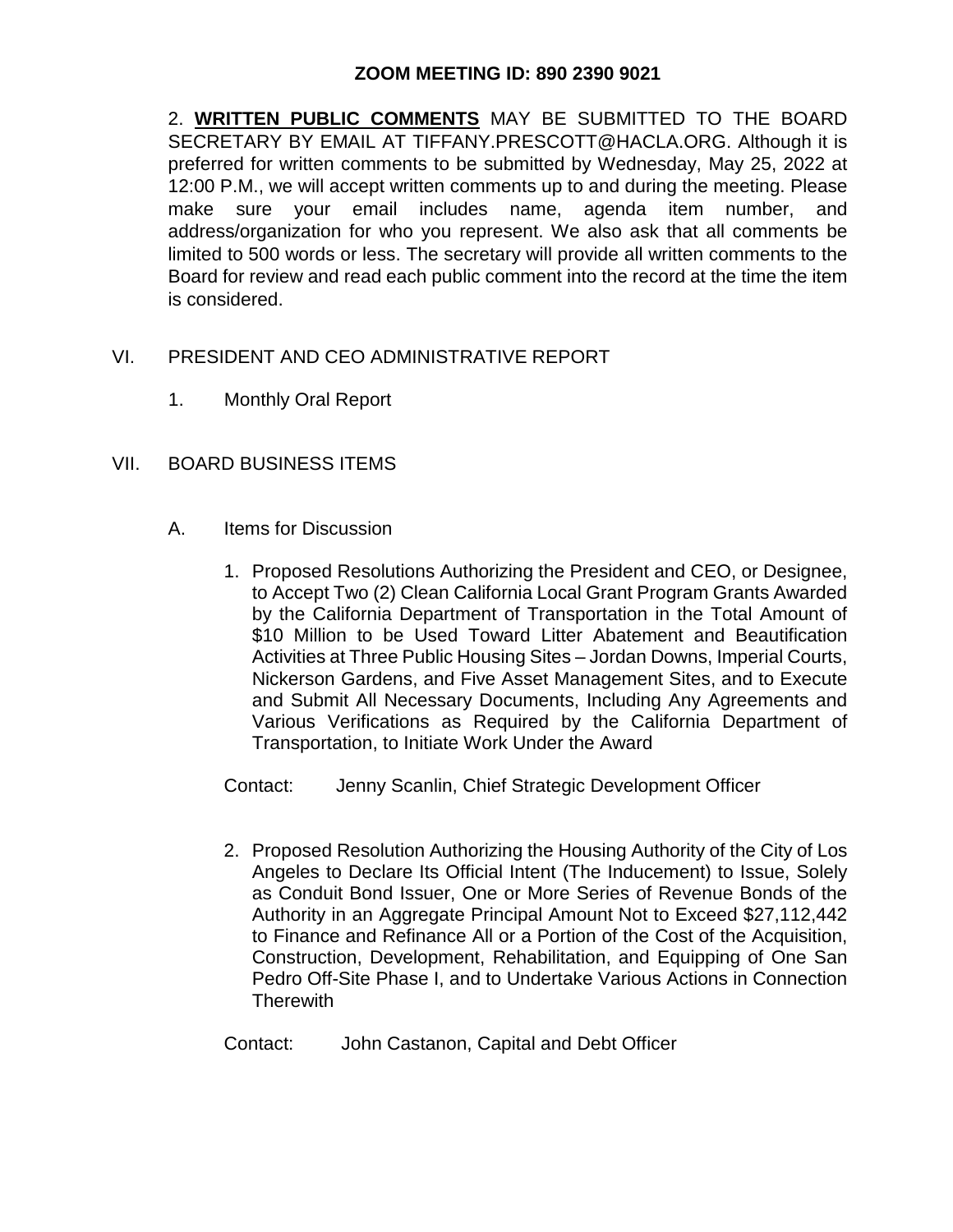### B. Consent Items

Routine business items are assigned to the consent agenda. These items will be approved by the Board in one motion. A Commissioner may request any consent agenda item be removed, discussed or acted upon separately. Items removed from the consent agenda for separate action will be considered in the "Excluded Consent Items" section below.

1. Proposed Resolution Authorizing the Chairperson and the President and CEO to Adopt Revisions to the Section 8 Administrative Plan Section 6.12.1, Approval of a Live-In Aide

Contact: Carlos VanNatter, Director of Section 8

2. Proposed Resolution Authorizing the President and CEO, or Designee, to Purchase One Year of Automobile Liability Insurance Coverage from the Housing Authority Insurance Group and Execute Related Documents

Contact: Annie Markarian, Director of Labor and Employee Relations

3. Proposed Resolution Authorizing the President and CEO to Approve the Relocation Plan for 5050 Pico, Prepared in Accordance with Requirements of the Uniform Relocation and Real Property Acquisition Policies of 1970, as Amended, and Corresponding Relocation Requirements at 49 CFR Part 24, HUD Handbook 1378, California Government Code Section 7260, and Title 25 of the California Code of Regulations, and to Undertake Various Actions in Connection Therewith

Contact: Tina Smith-Booth, Director of Asset Management

4. Vision Plan Update: 1<sup>st</sup> Quarter 2022 Data Visualization

# **Receive and File**

Contact: Jenny Scanlin, Chief Strategic Development Officer

5. FY 2022 1<sup>st</sup> Quarter Budget Status Report

## **Receive and File**

Contact: Marlene Garza, Chief Administrative Officer

- C. Excluded Consent Agenda Items
- D. Agenda Items for Future Board of Commissioner Meetings

Commissioners may direct staff to add agenda items for future Board meetings.